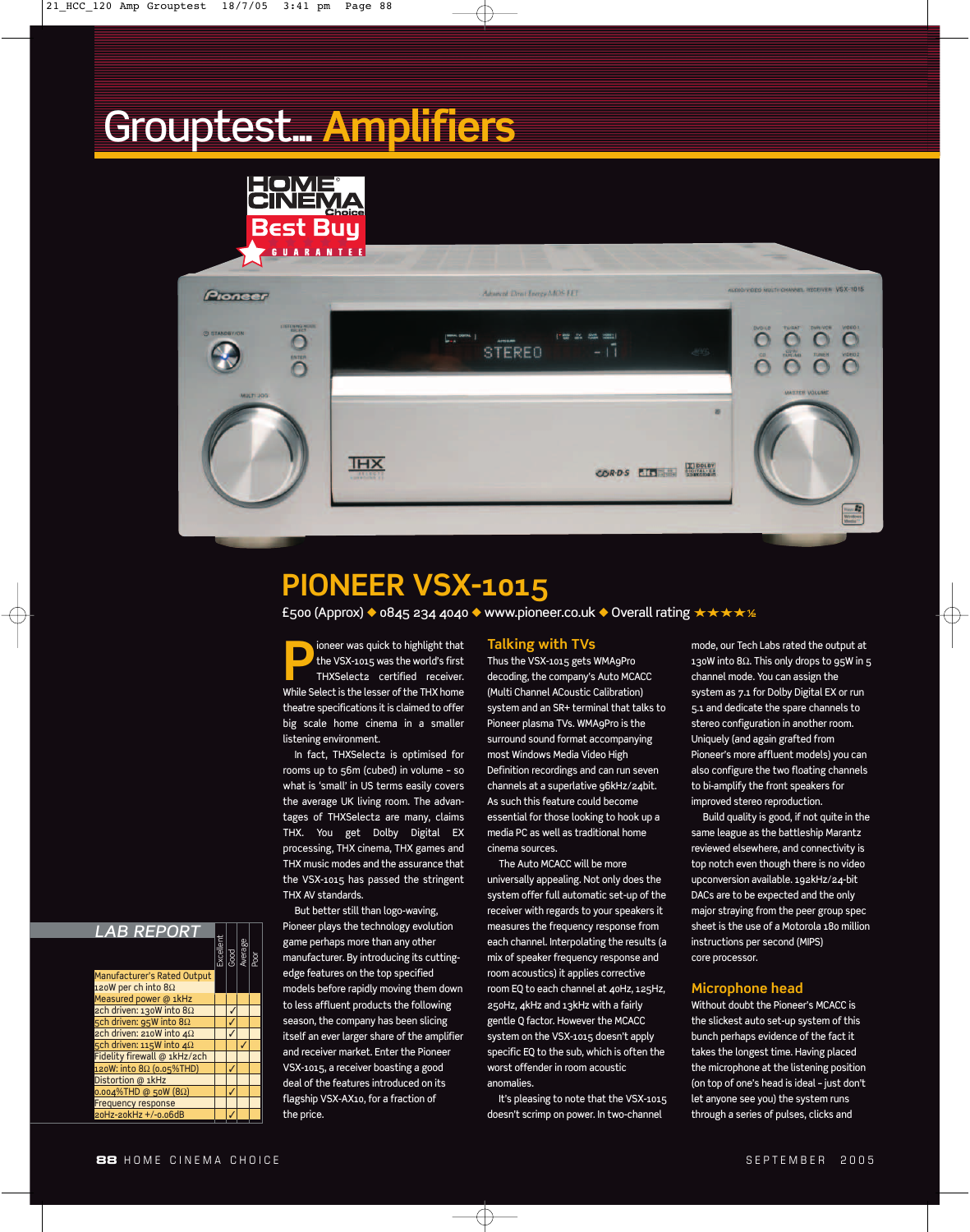## Tried**&**Tested...



tones from the speakers with the onscreen menus explaining what the VSX-1015 is up to every step of the way.

The system is very accurate in terms of speaker frequency response (size), distance and level although in my test the MCACC applied almost -10dB to every channel, rather begging the question why it doesn't leave main left and right channels as a reference level and trim the other channels relative to them. You get the feeling it's trying to tell you to turn the volume down even before you start.

#### **A fistful of volume**

This Pioneer likes nothing more than a full-bore action movie and a big handful of the volume knob. From the thumping opening soundtrack of movies like *Blade: Trinity* it delivers grunt aplenty with a good dynamic scale that expands effortlessly above and beyond the confines of the speakers. Okay, so it's not going to shake the foundations in the same way as the best £1,000 plus monster amps and the bass is even less subtle than Wesley Snipes' acting but it really does comes amazingly close for a £500 box.

Engaging the MCACC room EQ settings is both subtle and profound in equal measure. It is subtle in that the trims applied to each channel are small – just a dB or three here and there, no more – but

the effect is stunning. It strips away the cloudy layer of bass reverberation and low frequency mush to leave behind one of the best auto-EQ balances I have ever heard. In one small but fell swoop it evolves the bass from fat and fulsome to tight and punchy, spring cleans the top end detail and manages to subjectively increase the overall dynamics by a significant margin.

You can fine tune the EQ manually if any facet offends but, with DTS material in particular, the VSX-1015's initial grunt is kept gloriously intact and the balance remains impressively smooth even when the volume is increased. Switching off the EQ suddenly dumps a great wedge of LFE weight and trouser flapping bass bloom into the sound (which you might prefer with some material) although the otherwise finely crafted dialogue becomes relatively congested.

Switch to music with the source direct system engaged to bypass the EQ settings and tone controls and the balance remains fairly weighty. High frequencies also seem to get a boost from this straight through approach which not only brightens up recordings but also makes a meal of hiss on older CDs in equal measure. Compared to the silky sounding Marantz, the music performance is a little artificial but I guess you can't have everything for under £500.

Æ

#### **Wrap up**

This VSX-1015 is a well specified and great sounding receiver boosted a whole level by Pioneer's excellent (and subtle) MCACC room EQ system. Effects of the EQ will vary from room to room but as this sort of technology and talent would have set you back over £1,000 only a year ago, the VSX-1015 can be considered an absolute bargain.

#### *SPECIFICATIONS*

| ITEM                                                                                                                  | <b>SUPPORT</b>          | <b>DETAILS</b>                             |  |  |
|-----------------------------------------------------------------------------------------------------------------------|-------------------------|--------------------------------------------|--|--|
| <b>Dolby Digital</b>                                                                                                  |                         | 5.1; 5.1EX; Pro-Logic IIx                  |  |  |
| <b>DTS</b>                                                                                                            | C                       | 51; 5.1ES Discrete & Matrix; 96:24; Neo 6  |  |  |
| AV Inputs                                                                                                             | Ō                       | 5 composite/S-video; audio (2 record outs) |  |  |
| <b>Audio Inputs</b>                                                                                                   | Ċ                       | 4 stereo phono inputs                      |  |  |
| <b>Component Inputs</b>                                                                                               | Ō                       | 3 inputs                                   |  |  |
| <b>Tape Loop</b>                                                                                                      | $\overline{O}$          | 1 input/output                             |  |  |
| AV Monitor output                                                                                                     | Ō                       | 1 composite/S-video, component             |  |  |
| Component output                                                                                                      | Ō                       | 1 output                                   |  |  |
| Video upconversion                                                                                                    | $\times$                | None available                             |  |  |
| HDMI input/output                                                                                                     | $\overline{\mathsf{x}}$ | No digital connection                      |  |  |
| DVI input/output                                                                                                      | X                       | No digital connection                      |  |  |
| Multi channel input                                                                                                   | Ō                       | 1 bank of 5.1 analogue audio inputs        |  |  |
| Subwoofer output                                                                                                      | Ċ                       | 1 phono LFE output                         |  |  |
| Digital Audio input                                                                                                   | Ō                       | 4 optical; 2 electrical                    |  |  |
| Digital Audio output                                                                                                  | Ċ                       | 1 optical                                  |  |  |
| Phono input stage                                                                                                     | $\overline{\mathsf{x}}$ | Vinyl junkies beware                       |  |  |
| Speaker out                                                                                                           | Ō                       | 9 pairs of binding posts                   |  |  |
| Headphone                                                                                                             | С                       | 1 output jack socket                       |  |  |
| Tuner                                                                                                                 | Ω                       | FM/AM RDS with 30 presets                  |  |  |
| Amplification                                                                                                         |                         | 7 x 100W (claimed - see Lab Report)        |  |  |
| <b>Dimensions</b>                                                                                                     |                         | 420(w) x 173(h) x 465(d)mm                 |  |  |
| Weight                                                                                                                |                         | 15.4kg                                     |  |  |
| <b>Also featuring</b>                                                                                                 |                         |                                            |  |  |
| MCACC (Multi Channel Acoustic Calibration) System; THXSelect2 certification;                                          |                         |                                            |  |  |
| Advanced Direct Energy MOSFET amplification; SR+ communications terminal; auto-set                                    |                         |                                            |  |  |
| $\alpha$ <b>HAAA</b> (Best could be decorable to <b>O</b> DCB) a could be added to a contract the different contracts |                         |                                            |  |  |

1AgPro audio decoding; 8 DSP sound modes; preset and learning remote control with LCD display; isolation chamber construction; midnight listening mode; source direct function; 3D space frame chassis; dimming display; available in black or silver